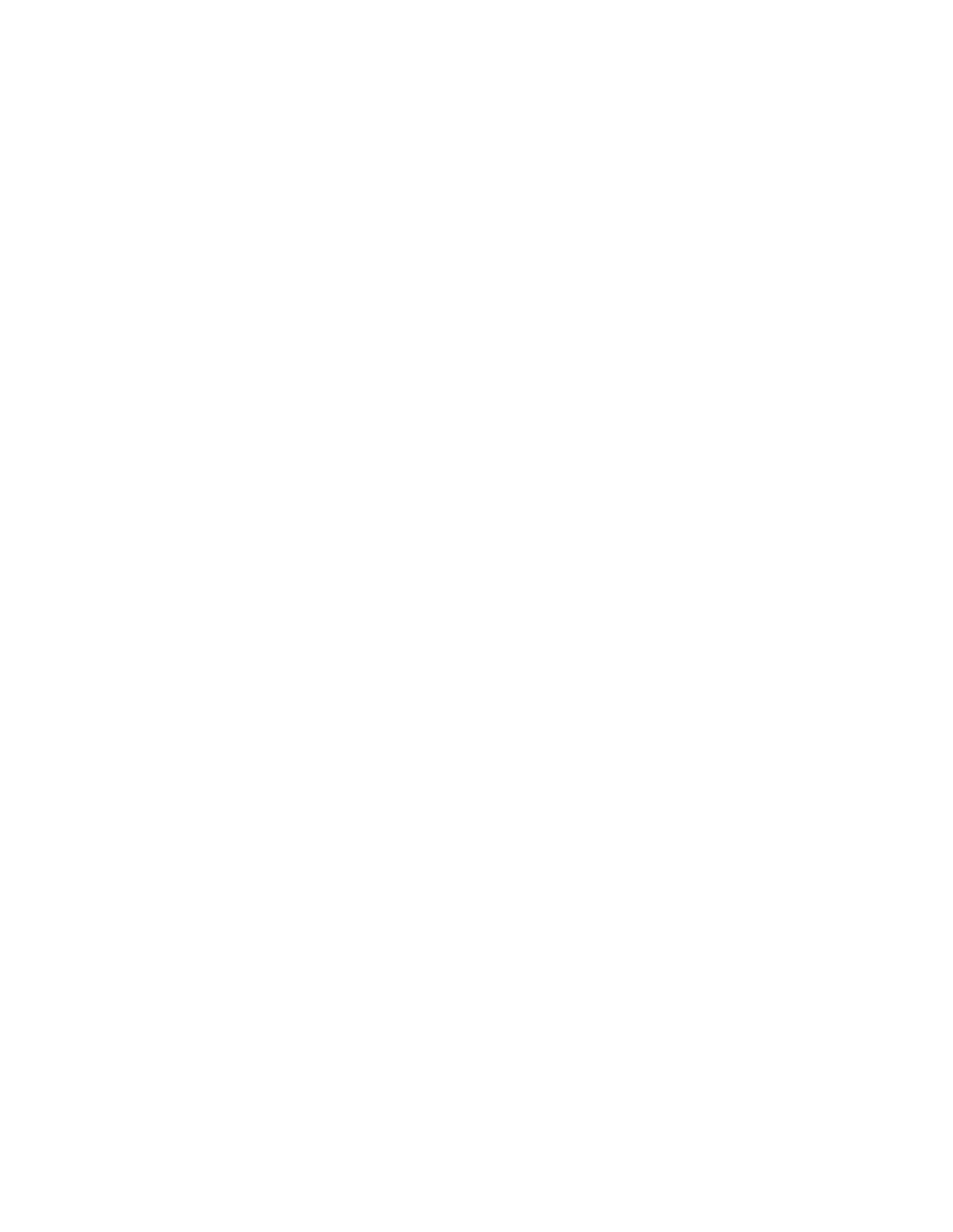# **Contents**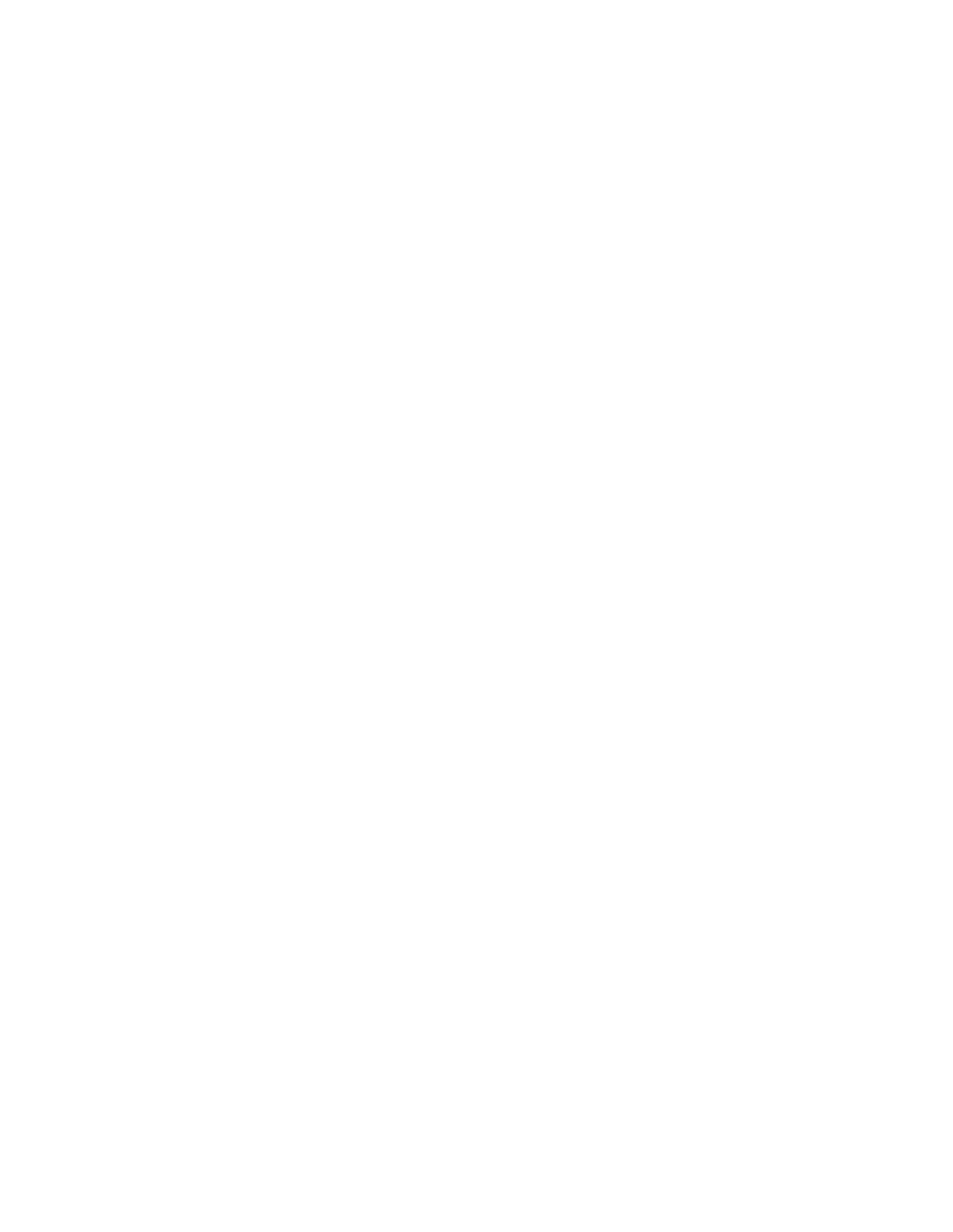# <span id="page-4-0"></span>**Exploration and Production**

Natural Gas is a naturally occurring mixture of hydrocarbons and non-hydrocarbon gases found in porous geological formations beneath the earth's surface. The principal ingredient of natural gas is methane, or CH<sub>4</sub>, which is lighter than air and flammable. Its flammability is the major reason why people and businesses buy natural gas.

Natural gas consumed in Michigan comes from gas and oil fields located primarily in Michigan's Lower Peninsula, the Texas-Oklahoma Panhandle, on and off-shore Louisiana, and Alberta, Canada. Gas producers use the knowledge gained in the United States over the past 150 years to explore for natural gas fields. They develop fields by drilling wells into them that are then connected to gathering pipelines that, after processing, connect to large pipelines for delivery to places like Michigan. Most gas fields are in geological formations that developed 150 to 200 million years ago.

All of Michigan's natural gas production is located in the Lower Peninsula. Currently, the Antrim "play" is the most active play in Michigan with about 9,100 wells producing gas from the Antrim formation in 2018. Current average daily gas production rate of the Antrim wells is approximately 25 thousand cubic feet per day (mcfpd) per well. MPSC records show that a handful of Antrim wells were producing in the northern Lower Peninsula of Michigan and in the St. Clair and Jackson County areas as far back as the 1940s. However, Antrim drilling activity greatly increased in the late 1980s, peaked in 1993 with 1210 permits issued, and has significantly declined in recent years with no new well connection permits issued since 2015. At present, Michigan's Antrim production is entirely located in the northern portion of the Lower Peninsula.

In 2018, Michigan produced about 90 billion cubic feet (2.5 billion cubic meters) of natural gas. Most of Michigan's gas production is purchased by Michigan utilities for their customers, but some is also sold to gas marketing companies that sell gas outside of Michigan. Natural gas produced in Michigan represents about 10-15% of the total gas consumed in Michigan.

Michigan's recorded production history began in the 1930s, when the MPSC issued its first Standard Well Connection Permit to a gas well in the Austin Field located in Mecosta County. This Michigan Stray field was discovered in 1933. Throughout the 1930s and 1940s, Michigan Stray was the dominant producing formation with some fields producing from the Detroit River, Berea, Dundee, Traverse, Salina, Sylvania, Antrim, Richfield, and Reed City formations.

In Southeastern Michigan, during the early 1960s several big Niagaran formation discoveries were made such as Belle River Mills and Ray fields (now natural gas storage fields). The proximity of these fields to utilities that serve large population centers was an added benefit. The early 1970s marked the start of northern Michigan's Niagaran Trend which extends across the northern Lower Peninsula from Manistee to Rogers City. The Niagaran Trend continued to be Michigan's hot spot for drilling throughout the 1970s and early 1980s.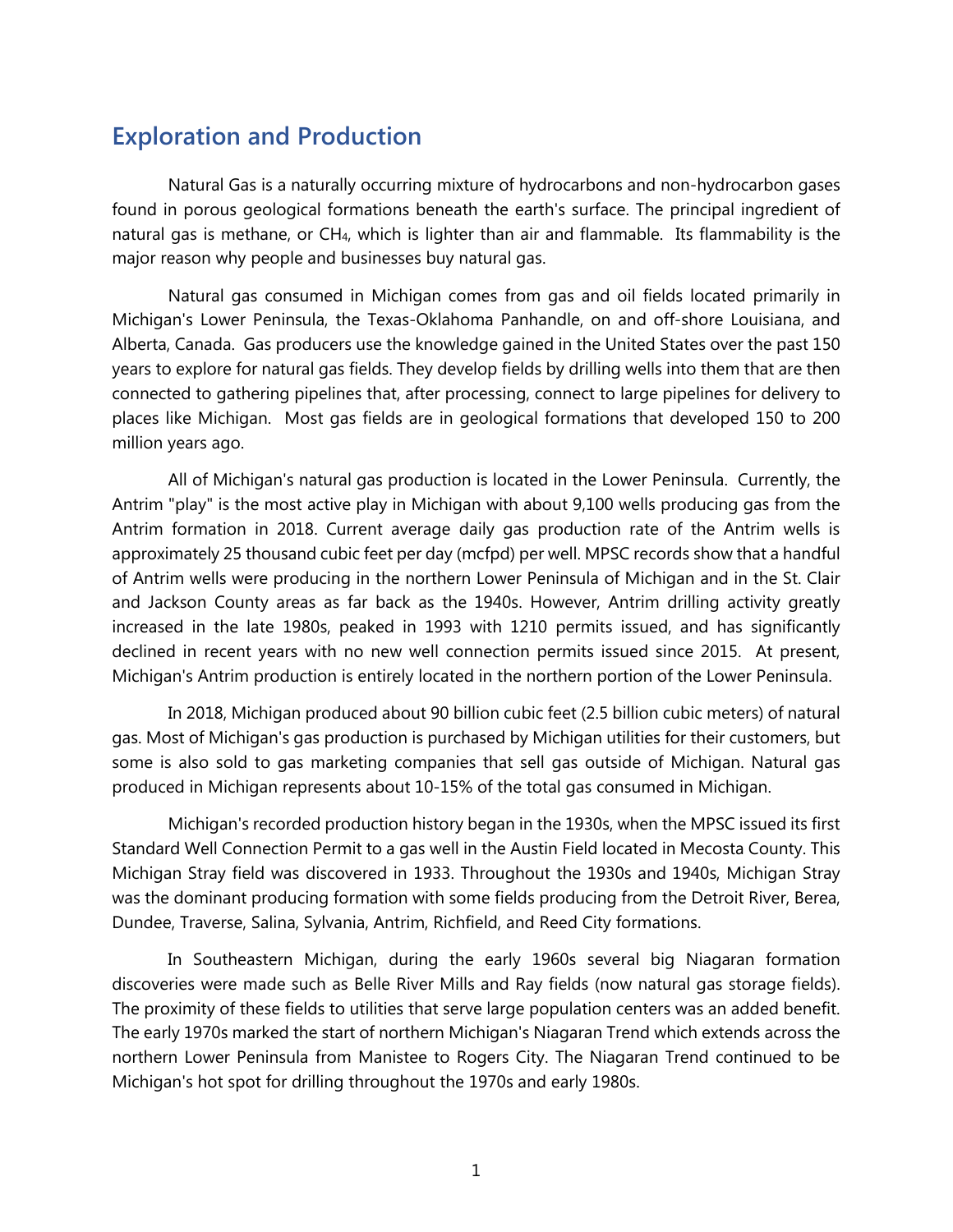Central Michigan became the exploration focal point in the mid-1980s with the first well drilled in the Prairie du Chien (PdC) formation. The number of new PdC wells peaked in 1990, with 38 Standard Well Connection Permits issued for new PdC wells, and is now on the decline. Some PdC wells (also referred to as deep gas wells) are drilled to a depth of more than 10,000 feet (3,050 meters) making this formation an expensive and technically challenging exploratory target.

At the end of their productive lives, fields were abandoned. Some reservoirs (mostly Niagaran and Michigan Stray) were converted to gas storage fields, and play an important part in meeting Michigan's high winter demands for natural gas today (see Storage).

A gas well starts with a drilling permit from the Michigan Department of Environment, Great Lakes, and Energy's (EGLE) Oil, Gas, and Minerals Division (OGMD). EGLE has jurisdiction over spacing, drilling, deepening, plugging, reworking and abandonment of all wells. After the well is drilled and before production begins, EGLE classifies each well as gas or oil. Natural gas well regulation is split between EGLE and the Michigan Public Service Commission (MPSC). Before a gas well begins producing the producer, or operator, must apply to the MPSC for a Standard Wellhead Connection Permit per rules and laws. An Allowable Withdrawal Order is issued with the permit for all non-Antrim gas wells. Gas wells producing from the Antrim formation are treated differently because they are low-producers and generally not individually metered. The Allowable Withdrawal Order contains 12-month, 6-month and 1-month allowable production limits. The allowable production limits are based on 17 1/2% of the calculated absolute open flow (the amount that could flow or vent from an unrestricted well) as determined by a well flow test. The Commission has approved allowable production limits up to 25% of the calculated absolute open flow on a case-by-case basis if it can be shown that the increased allowable will not create waste or damage the well.

The MPSC monitors the production of gas wells under its rules for Production and Transmission of Natural Gas (per Act 9 of 1929 and Act 3 of 1939). Well operators file monthly production reports with the MPSC for each gas well or unitized area. For Antrim gas fields where the production from the wells is commingled through a single meter for the field, the reports also include the number of wells producing, which allows average per well production to be calculated. MPSC production records are available to the public at the MPSC office. Annual and monthly gas production reports are available for viewing and download on the MPSC's Michigan Natural Gas Production Reports page.

Non-Antrim gas fields with more than one well are prorated by the MPSC. The purpose of proration is to protect correlative rights, provide for equitable purchasing and taking of natural gas from a common source of supply, ensure that each producer recovers production in proportion to the recoverable gas under its land and to prevent waste. Proration keeps each gas well in a field from producing more than its fair share of the total field production. MPSC Staff use field index rating percentages to monitor production imbalances for each well producing in a prorated field. Field index rating percentages are determined for each prorated well and are typically based on reserve estimates and well flow tests. If production imbalances for a prorated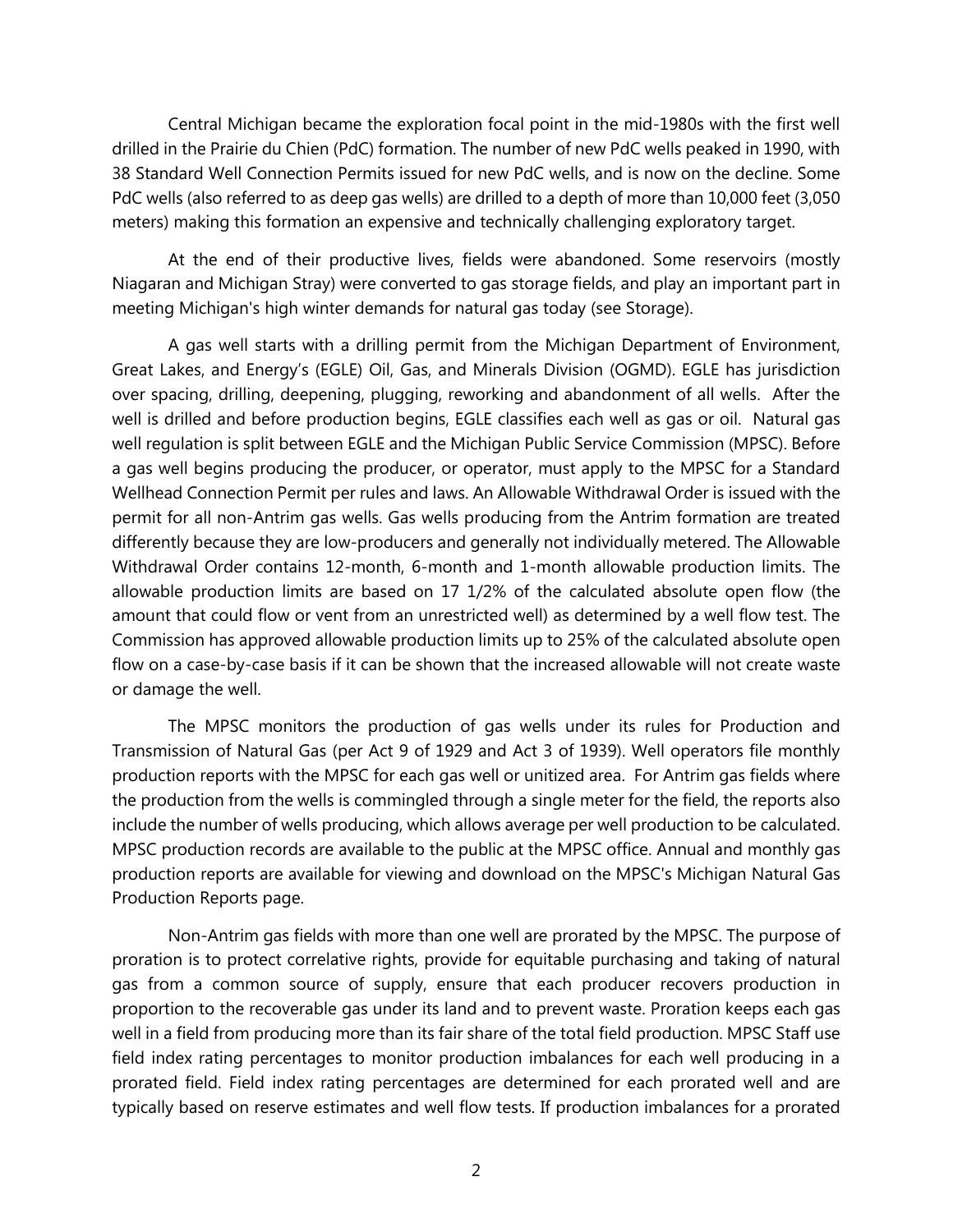well become too large, production from wells within that field are restricted to bring the field back into balance.

Other information about Michigan's natural gas producing industry can be found at EGLE's Oil, Gas, and Mineral Division and the Michigan Oil and Gas Association. Information about geology, well locations and state mineral leases can be found at DNR's Online maps.

More general production data is also available from the Energy Information Administration's EIA Natural Gas Monthly, a federal government report that contains general statistics covering many areas of the U.S. gas industry.

#### <span id="page-6-0"></span>**Transmission**

The natural gas that is used by customers in Michigan begins its journey far under the ground in gas and oil fields located primarily in Michigan's lower peninsula, the Texas-Oklahoma Panhandle, on and off-shore Louisiana, Ohio, Pennsylvania, and Alberta, Canada,. High-pressure transmission pipelines are used to transport the gas to Michigan natural gas distribution utilities who then deliver the gas to Michigan customers.

Michigan's transmission pipelines are generally large diameter and operate at high pressures, as high as 1,000 pounds per square inch (6,897 kPa). Modern gas pipelines are as large as 42 inches (1.1 meters) in diameter, with up to 5/8 inch (1.6 cm) wall thickness using steel capable of being stressed to 70,000 psi (482,759 kPa). In order to maintain sufficient pressure to move the gas to market, compressor stations are placed along the pipeline. The engines driving the compressors are generally gas burning, using a small percentage of the gas passing through the station to compress gas coming into the station to a higher outlet pressure. Gas moving from Oklahoma or Louisiana to Michigan requires about 4-6%, while gas moving from Alberta, Canada (which is farther away) requires up to 8% for fuel. The pipelines and related facilities are built and maintained in accordance with the [Minimum Federal Safety Standards](https://www.phmsa.dot.gov/pipeline/regs) which are promulgated and enforced by the Office of Pipeline Safety within the U.S. Department of Transportation.

High-pressure transmission pipelines also bring Michigan produced gas to market. When the first interstate pipelines were first built to Michigan in the 1940s and 1950s, they did not need to be built to every town. Many Michigan utilities already had transmission lines that extended to gas producing fields or other Michigan towns. By connecting to utility transmission systems, the utilities were later able to take advantage of competition in the interstate gas market by swinging their purchases between competing pipelines.

Natural gas utilities in Michigan currently purchase their gas supplies from various sellers at the source of the interstate pipelines, and pay the pipelines solely to transport their gas (see [pipeline Tariff Books\)](http://www.michigan.gov/mpsc/0,1607,7-159-16385-124197--,00.html). This allows the utilities to enter into shorter contract terms for gas supply, and improves competition.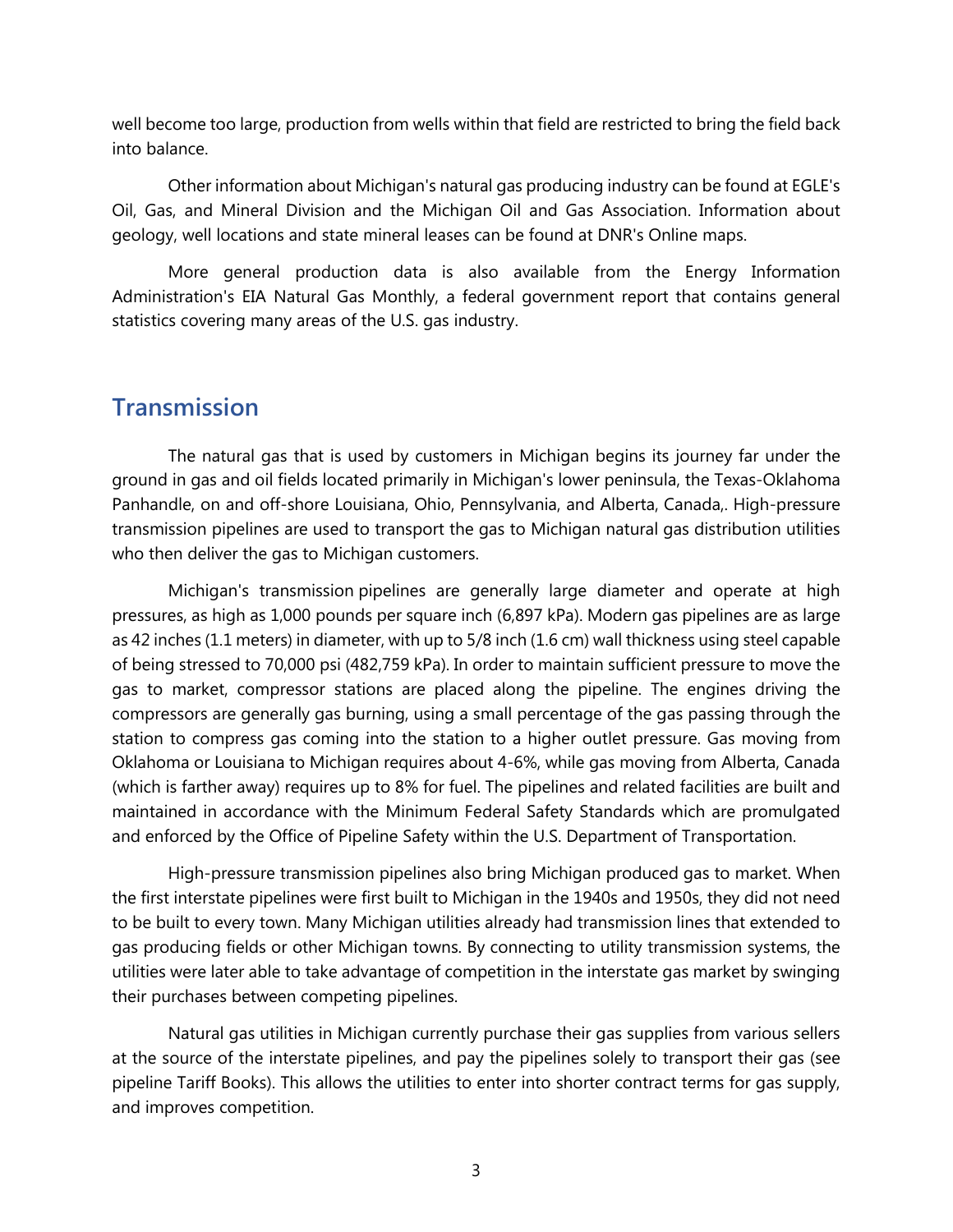The first natural gas imported to Michigan was via Northwestern Ohio Gas Company, which brought gas to Detroit from gas fields around Findlay, Ohio in 1889. This lasted until 1893, when the fields were too depleted to maintain pressure to move the gas to Detroit. In 1894, natural gas was imported from Ontario, Canada to Detroit until those fields lost pressure in 1902. The first interstate gas to be imported to Michigan on a sustaining basis was imported by Panhandle Eastern Pipe Line Company in 1936, which delivered gas from Oklahoma and Texas to Detroit. At 1,200 miles (1,931 kilometers) long, it was the longest pipeline in existence. According to Panhandle, when it started building this pipeline in 1930, its order for steel pipe was the largest single steel purchase ever made from the U.S. steel industry. Improvements in technology, such as electric welding which joins high-carbon steel capable of being stressed to 37,000 psig (255,172 kPa) and machines capable of laying heavier and larger diameter pipe, now allowed for economical long distance transmission pipelines. Pipelines built then were up to 20 inches (0.5 meters) in diameter and could operate with natural gas at internal pressures of 500 pounds per square inch (3,448 kPa). Each decade after brought larger, higher pressure pipelines and new interstate gas pipeline companies to Michigan.

The 1950s and 1960s were high growth periods for natural gas consumption in Michigan. Pipelines could not be built fast enough to meet demand. Michigan Wisconsin Pipeline Company began delivering gas to Michigan in 1949 (now ANR Pipeline Company),Trunkline Gas Company in 1960, Northern Natural Gas Company in 1966, Great Lakes Gas Transmission Company in 1967, Vector Pipeline Company in 2000, Rover Pipeline, LLC in 2017, NEXUS Gas Transmission, LLC in 2018. Each new pipeline was a significant project costing hundreds of millions of dollars. Customer utilities entered into long-term (typically 20 years) contracts to purchase gas from interstate pipelines under terms and rates that were decided by the Federal Power Commission, now the [Federal Energy Regulatory Commission](http://www.ferc.gov/) in Washington, D.C.

The large diameter pipelines supplied enough gas to completely displace manufactured gas. Many Michigan cities still maintained and used manufactured gas as a supplemental supply because Michigan produced natural gas was not sufficient to meet demand and its productive life was unknown. The last dates that Michigan cities supplied manufactured gas generally coincide with commencement of deliveries of natural gas via these interstate pipeline companies. Today, about 80% of Michigan's annual natural gas requirements are met with gas transported to Michigan by interstate pipeline companies.

#### <span id="page-7-0"></span>**Storage**

Consumer demand for natural gas in Michigan is seasonal with higher demand during extreme cold periods for home heating purposes and lower demand during the warmer summer months. Natural gas supply, however, is available on a more uniform basis. Because of Michigan's excellent underground geological features, supplies of gas can be delivered on a more uniform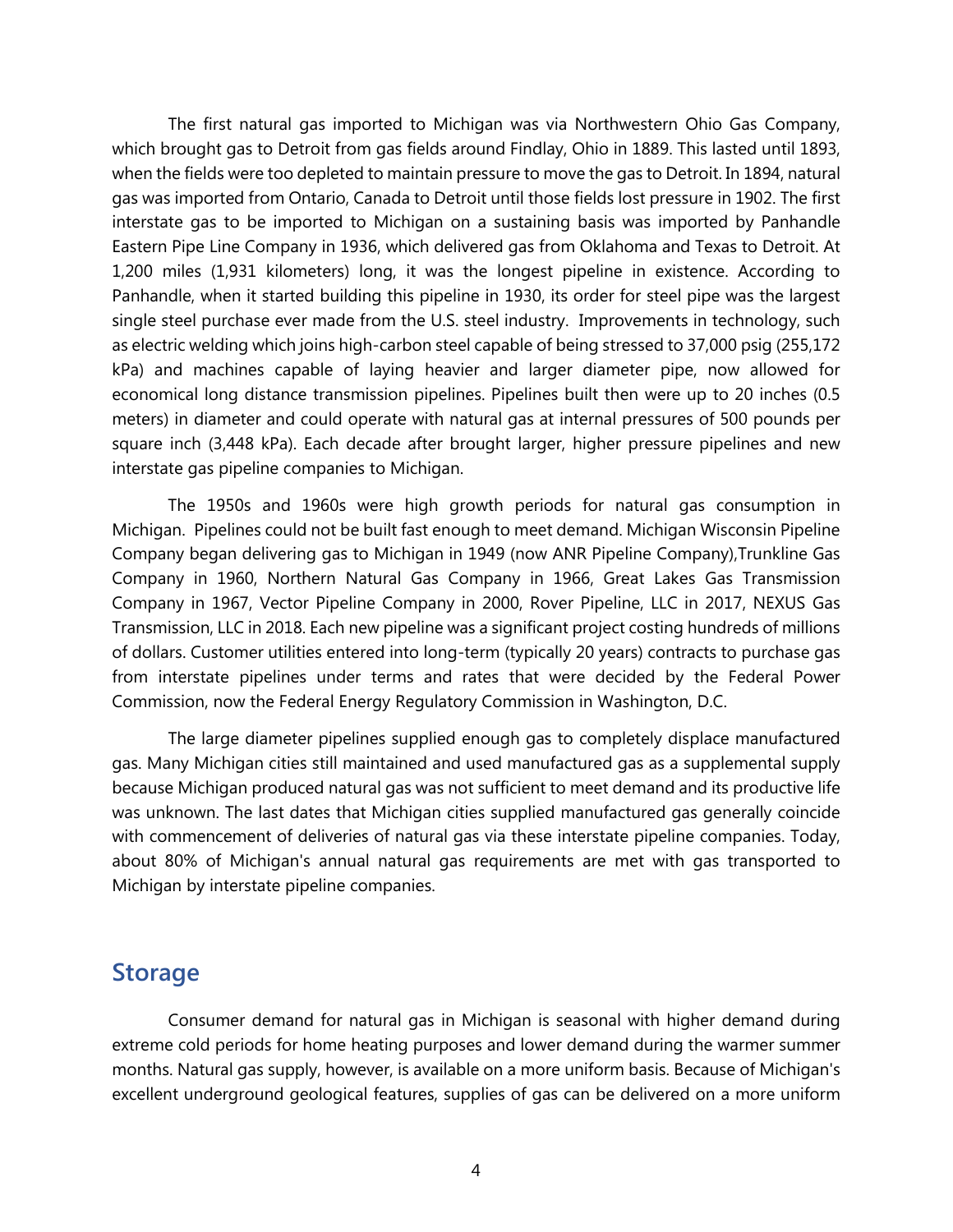basis. Michigan's underground natural gas storage facilities can balance receipts and deliveries for Michigan as well as provide winter deliveries to neighboring states. As shown in the [Michigan](http://www.michigan.gov/documents/energy/ea-summer17_573223_7.pdf)  [Energy Appraisal report for Summer Outlook](http://www.michigan.gov/documents/energy/ea-summer17_573223_7.pdf) 2019, withdrawals from Michigan storage are sufficient in mid-winter months to provide gas supply for Michigan and neighboring states.



#### Michigan Natural Gas Supply and Demand

Michigan's available underground natural gas storage is significant. With about 671 billion cubic feet (19 billion cubic meters) of working gas capacity, [EIA statistics](http://tonto.eia.doe.gov/dnav/ng/ng_stor_cap_a_EPG0_SAC_Mmcf_a.htm) show that Michigan has more storage than any other state. This storage provides for more efficient use of transmission pipelines that bring supply to Michigan utilities and helps stabilize prices.

Storage is provided by distribution utilities and gas storage companies under rates and services approved by the MPSC (se[e Rate Book page\)](http://www.michigan.gov/mpsc/0,1607,7-159-16385-110722--,00.html). Interstate transmission pipeline and storage companies also provide storage services in Michigan under regulation of the Federal Energy Regulatory Commission (see [FERC Tariff Book page\)](http://www.michigan.gov/mpsc/0,1607,7-159-16385-124197--,00.html).

Michigan's utilities design their winter purchases to reliably meet a peak day requirement occurring in January or later. Over two thirds of the peak day demand is met with gas withdrawn from Michigan's storage fields, and the remainder is obtained from direct pipeline deliveries of gas from within and outside of Michigan.

Michigan's gas storage is also useful as an alternative supply in an emergency. For example, in the spring of 1951, floods washed out a section of Michigan Wisconsin Pipeline Company's (now ANR Pipeline Company) pipeline in Kansas, shutting off its supply to Michigan for about a week. While it was being replaced, storage fields near Austin supplied Michigan's and Wisconsin's gas needs.

Michigan's storage also serves as a way of shifting summer supply to the winter. In the late 1940s demand for natural gas in Michigan grew faster than pipelines could be built to meet it. When a gas shortage occurred in Michigan in 1947, Consumers Energy (then Consumers Power) injected propane from 1,200 railroad tank cars into Michigan Gas Storage Company (then a new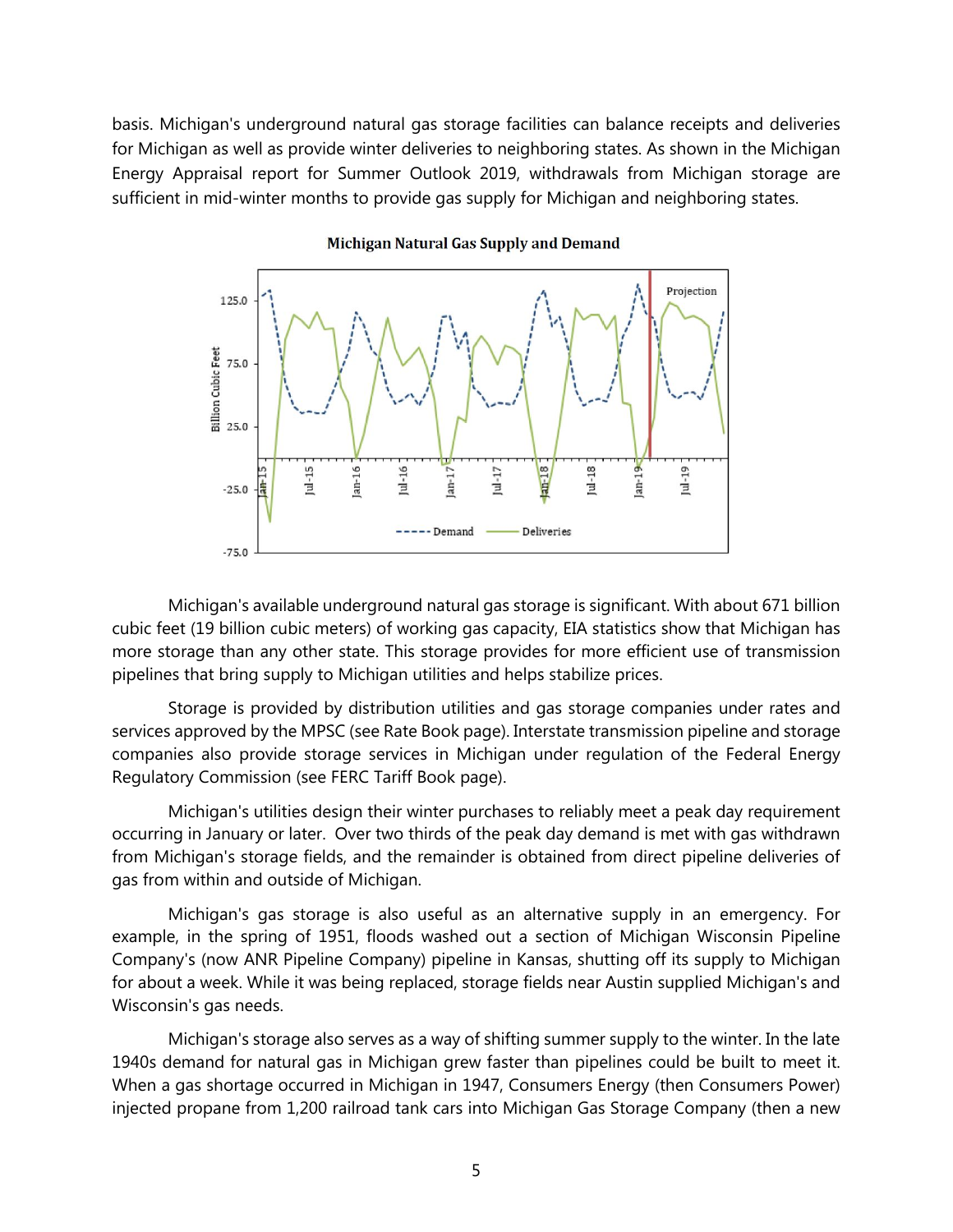affiliated company) storage fields during the summer to prevent service interruptions the following winter.

All but two of Michigan's 55 storage fields were once producing fields. They are located throughout Michigan's Lower Peninsula. They were converted to storage (the first in 1941) by drilling more wells and building pipeline facilities and compressor stations. Unlike producing fields, gas storage fields are designed such that their entire production can be cycled in and out of the field each year. The geologic structures that make up storage fields in Michigan have a high porosity, which makes them among the best in North America.

According to the MPSC's [Natural Gas Storage Field](http://www.michigan.gov/mpsc/0,4639,7-159-16385_59482-426107--,00.html#tab=Active) Summary, most of Michigan's storage fields are located in the Niagaran formation. Other formations include Michigan Stray, A-1 Carbonate, and Reed City. Two of the storage fields are salt caverns. Michigan does not have any aquifer or LNG (liquefied natural gas) storage. The MPSC's Energy Operations Division maintains data on each of Michigan's storage fields.

### <span id="page-9-0"></span>**Distribution**

The 11 gas utilities that distribute natural gas (and one that distributes propane through a gas pipeline system) in Michigan serve over 98% of Michigan's retail natural gas requirements. Consumers Energy Company and DTE Gas Company provide the majority of gas service to Michigan (see [service area map\)](http://www.michigan.gov/mpsc/0,4639,7-159--41313--,00.html). The MPSC regulates the rates Michigan utilities may charge, except where local government sets rates through their franchise authority. The MPSC also regulates the Michigan service area of two Wisconsin utilities that extend into Michigan's Upper Peninsula. All utilities providing natural gas service in Michigan are privately owned.

The MPSC, via its [rules and regulations,](http://www.michigan.gov/mpsc/0,4639,7-159-16370_52012---,00.html) requires these utilities to build and maintain their gas facilities to minimum [gas safety standards](http://www.michigan.gov/mpsc/0,4639,7-159-16385-426794--,00.html) and to accept natural gas within certain quality standards. The Technical Standards for Gas Service and Customer Billing Practices ensure that gas meters are accurate and gas customers are treated and billed fairly. With the advance of technology, new gas facilities are designed and built to last well into the 21st century. Michigan has over 59,000 miles of distribution main and over 3.3 million service lines. These gas facilities are maintained to minimize the potential for leaks. Most new distribution mains are made of polyethylene plastic that range in size from 1.25 inches to 8 inches in diameter. The major cause of shorter life is outside forces by nature and man. The single greatest threat to gas pipeline facilities is damage from digging too close to buried pipelines. Michigan's one-call center, [MISS](http://www.missdig.org/)  [DIG,](http://www.missdig.org/) is designed to prevent this damage by providing a means to locate utility facilities before digging.

All of Michigan's natural gas utilities purchase their gas supply from producers and gas marketers located throughout North America, and have it delivered to their city-gates or service areas by Michigan transmission pipelines and by nine interstate pipelines that serve Michigan. Supply contracts vary in size, and are generally one year or less in length. Some multi-year contracts still exist but are no longer as prevalent as in the past. The utilities also purchase gas on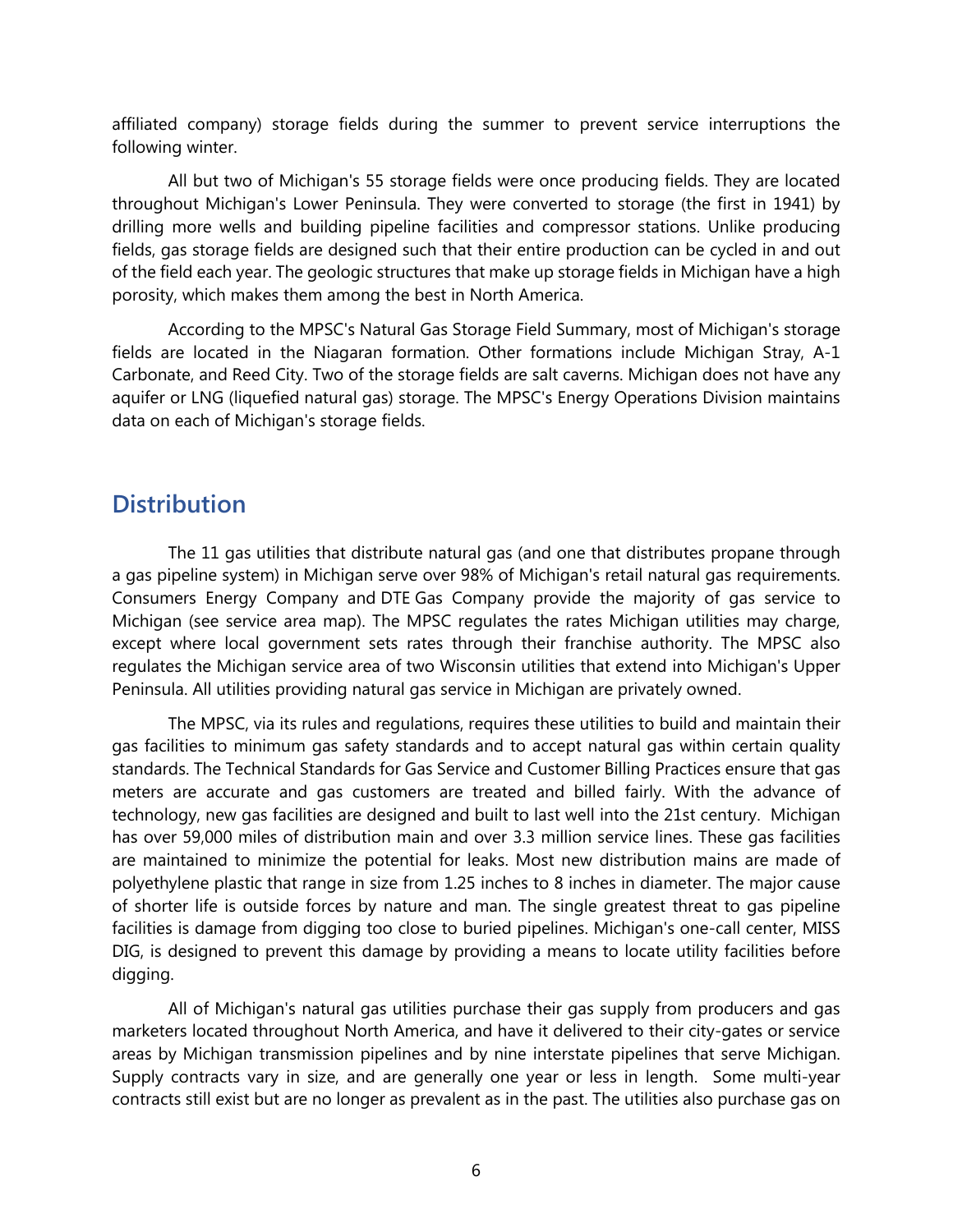a daily, weekly, and monthly basis on the "spot market" where prices and terms are negotiated to reflect what the gas market is at that moment. Consumers Energy and DTE Gas Company own extensive underground gas storage, and therefore can contract for their gas supply at a higher load factor (where the pipeline is used more uniformly and results in a lower unit cost) than other Michigan utilities who contract for their storage needs from other companies.

In recent years, the trend for supply contracts is to purchase natural gas under a shorter term contract with pricing mechanisms that follow the market more closely. This captures lower costs when market prices fall and results in higher costs when market prices rise.

The commodity cost is reflected in utility rates through a Gas Cost Recovery (GCR) factor or a Gas Commodity Charge for MPSC-regulated rates, and other recovery mechanisms for locally regulated utilities. The GCR factor is designed to recover exact costs that are reasonably and prudently incurred by the utility, so it increases and decreases as average gas market prices change from season to season.

In addition to selling gas, Michigan's gas utilities also offer transportation only services for gas sold by marketers directly to the customer. Recently, the MPSC has expanded the transportation services into the residential and small commercial classes for several utilities (see [Gas Customer Choice\)](http://www.michigan.gov/natgaschoice).

Natural gas utilities in Michigan began over 100 years ago with the use of manufactured gas in Michigan's cities, and natural gas from gas fields discovered nearby. In those days, gas was used primarily for lighting. For example, the streets of Detroit were dark at night until gas lighting was installed in 1851 where they remained lit by gas until electric lights were installed in 1884. Each day at dusk (unless there was a full moon), lamp lighters would make their rounds to light the lamps.

New utilities that started with manufactured gas were built in Kalamazoo in 1851, Jackson in 1857, Pontiac in 1861, Saginaw and Bay City in 1868, and Flint in 1870.

Back then manufactured gas was generally made from a process that extracted gas from coal (Kalamazoo started with pine resin, then later switched to coal to prevent bankruptcy). The technology generally followed development in states east of Michigan. The process created gas by cooking the coal at high temperatures which yielded gas that had only about half the energy value of natural gas, and contained offensive impurities. Some impurities, such as hydrogen sulfide, were removed. Other impurities, such as carbon monoxide, were not removed. Carbon impurities left in the gas actually helped the gas flame burn brighter for its use as light, thus increasing its "candlepower" quality (the gas mantle would not be invented for several decades). By-products such as coke, ammonia and tar were sold. Later, the process was improved by adding steam, then carbureting with oil to produce gas with a higher heat content. By today's standards, manufactured gas was inferior quality and expensive (although gas burners later developed such that gas lights gave off twice the light of kerosene lanterns). In the 1850's manufactured gas in Detroit sold for \$3.50 per thousand cubic feet (Mcf), not much different than recent rates. Only the wealthy could afford the \$1.50 per month cost to light a house.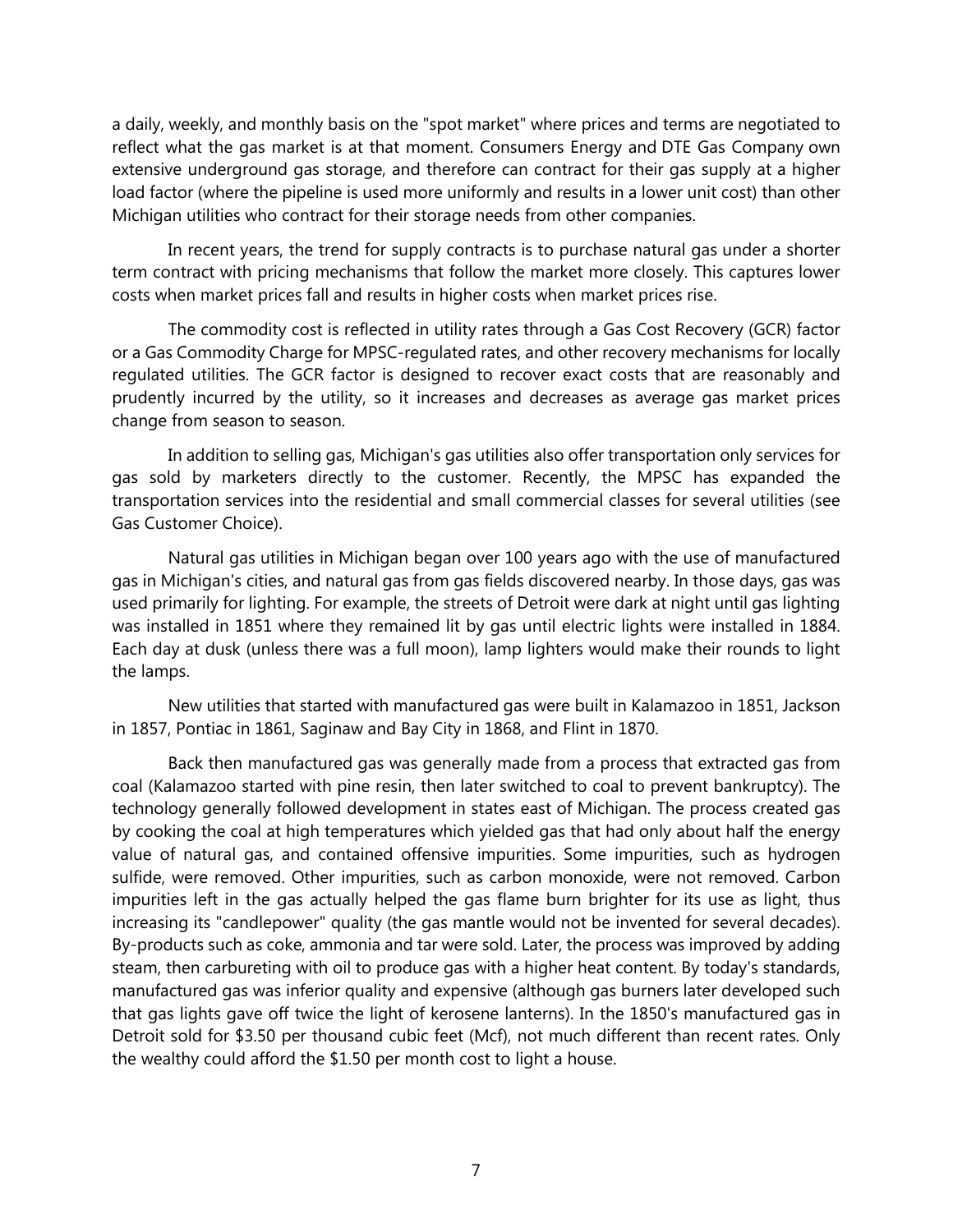Natural gas production technology also came west to Michigan. Occasionally, a city would also be supplied by natural gas from a nearby field. The higher quality and less expensive natural gas would create utility growth and price competition. This often resulted in two gas companies serving, sometimes with gas mains down opposite sides of the same street. For example, natural gas wells in Port Huron supplied a second utility in 1886. A century ago, geologists knew little of how long newly discovered fields would last, so often a city was piped up for natural gas, only to have the company fold several years later. Its customers would then return to manufactured gas or other fuels. The natural gas utility in Port Huron went bankrupt in 1889.

Until the sustained deliveries of natural gas (see [Transmission\)](http://www.michigan.gov/mpsc/0,4639,7-159-16385_59482-424546--,00.html#tab=Transmission) phased out manufactured gas in the 1940s, there were many cities in Michigan where more than one gas company served for a short time. In 1874, two manufactured gas companies served Detroit, resulting in competition that led to the companies combining 3 years later. The same thing happened in Port Huron on 1897. In Jackson two utilities competed during the 1880s.

In 1973, manufactured gas made a brief reappearance when Consumers Energy built a synthetic gas plant near Marysville, Michigan. In 1973, the Marysville gas reforming plant could produce up to 100 million cubic feet of gas per day. That doubled in 1974 when a second train was brought on line, providing up to 220 million cubic feet (6.2 million cubic meters) of gas per day from 50,000 barrels/day of liquid hydrocarbon feedstock. The gas was of comparable quality to natural gas. The plant was shut down for economic reasons in 1979.

# <span id="page-11-0"></span>**Market Data**

For all but the most sophisticated customers who are trying to determine whether the local utility or some alternative supplier is offering a good deal on supplying natural gas, it is best to compare the offers directly rather than attempt to determine whether the offers are in line with expected gas prices.

Predicting natural gas prices, even for just a few years, has been very difficult for even seasoned professionals. Most experts view the market volatility as an effect of the swings in winter temperatures and increased summer demand for natural gas by gas-fired electric generating plants.

The federal government quit regulating the wellhead price of natural gas in the mid-1980s. Market forces (of supply and demand) now set natural gas prices. Prices can change direction for no apparent reason, often due to weather changes, the economy, hurricanes (which can temporarily affect gas production in the Gulf of Mexico), oil prices, and more recently, expected demand for gas-fired electric generation, which is highly dependent on actual or forecasted summer weather. Past price trends are poor indicators of future prices.

Gas industry professionals rely on industry reports to get a handle on the market (such as Gas Daily, Inside FERC Gas Market Report, and Natural Gas Intelligence), government reports (from the [Energy Information Administration](http://www.eia.doe.gov/) of the US Department of Energy), and prices reported for gas futures that are traded on the New York Mercantile Exchange. Today's futures market gives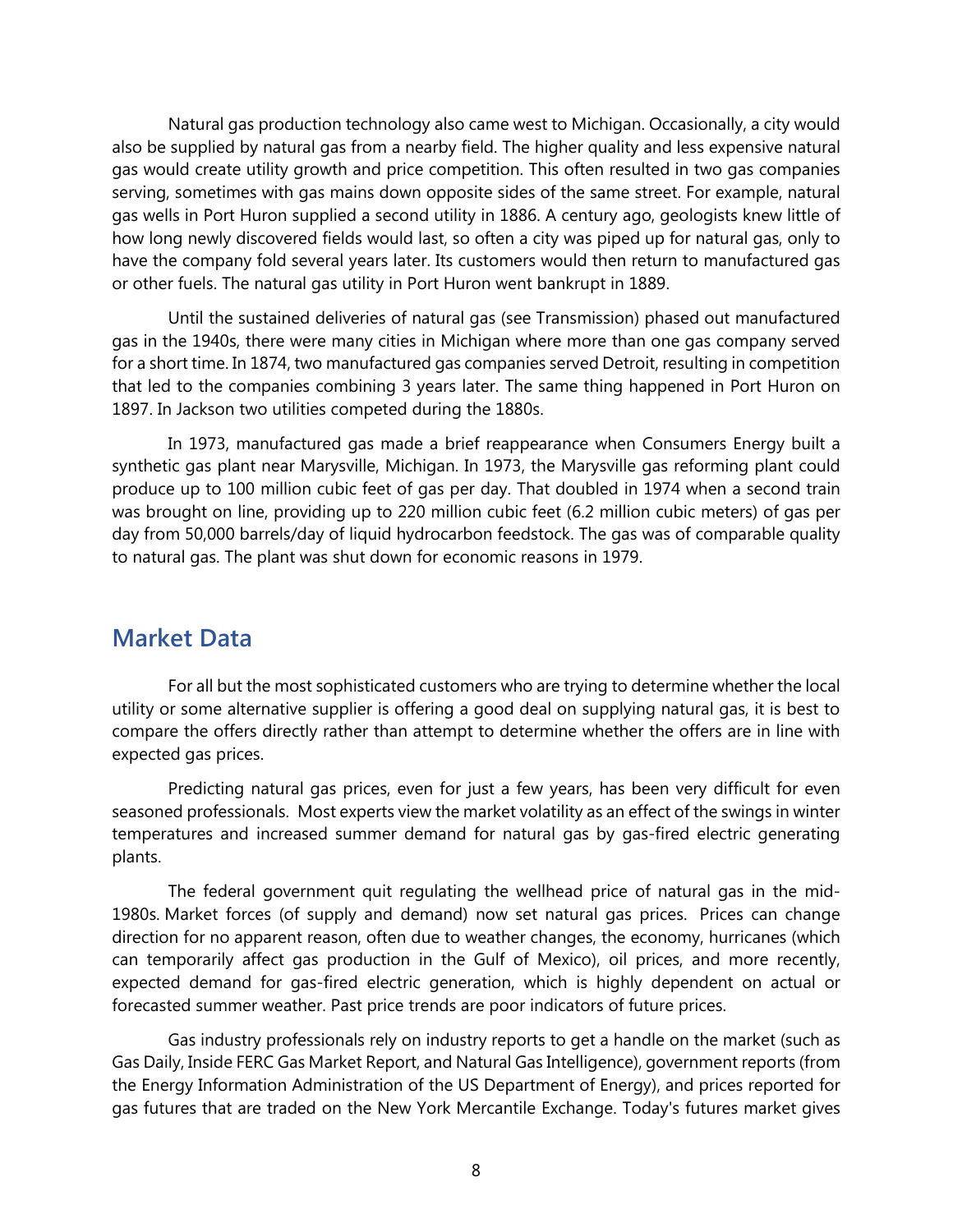one an idea of expected gas prices and price trends. The wholesale market is used by industry professionals such as utilities and other gas suppliers to price a portion of their gas, or to hedge current contracts with customers.

The Energy Information Administration's [Short Term Energy Outlook](http://www.eia.doe.gov/emeu/steo/pub/contents.html) is also a good publicly available source for an assessment of national natural gas price, supply, and demand for the short term.

Because gas in underground storage is used to balance differences between supply and demand, the industry monitors available gas in underground storage via weekly surveys (see [EIA's](http://ir.eia.gov/ngs/ngs.html)  [weekly natural gas storage report](http://ir.eia.gov/ngs/ngs.html) and [EIA's natural gas weekly market update\)](https://www.eia.gov/naturalgas/weekly/).

Gas industry professionals also rely on recent data from other sources to keep up-to-date. The Energy Information Administration reports detailed statistics on the natural gas industry in [EIA Natural Gas Monthly,](http://www.eia.doe.gov/oil_gas/natural_gas/data_publications/natural_gas_monthly/ngm.html) including production, demand, storage, imports, exports, and prices in the United States. Others, such as the [American Gas Association,](https://www.aga.org/) report more general statistics.

Michigan's natural gas rates have historically been below the national average due to Michigan's abundant gas storage. This has allowed utilities and suppliers to buy about 50% of their winter requirements of gas in the summertime, when prices are usually depressed, and store the gas for consumption in the winter months.

Almost 30-50% of residential customer bills are due to the cost of gas supply delivered to Michigan utilities. The remainder of the bills include rates designed to recover distribution and customer related costs. The gas supply costs consist of gas costs at the wellhead plus pipeline transportation (and storage) costs to bring the gas to Michigan utilities. See also [current rates,](http://www.michigan.gov/documents/mpsc/gasrates_592543_7.pdf)  where the gas supply cost is billed as a GCR factor or gas cost (as part of [Gas Customer Choice\)](http://www.michigan.gov/natgaschoice).

#### **Factors Affecting Supply Prices**

- Winter weather (heating)
- Summer weather (electric generation)
- Economy
- Conservation/Demand Response
- Other fuel costs, use restrictions

#### **Demand Production Supply**

- Production rate
- Finding, drilling technology
- Producer finances
- Pipeline capacity
- Land use restrictions
- Imports
- Infrastructure (pipeline) investment

Because it takes time for supplies to respond to demand changes, prices tend to rise or fall while supply catches up with demand trends. Gas supply prices therefore tend to go in cycles. The changing factors, however make it difficult even for the experts to see any trends within this cycle to predict future prices. Historically, high prices have always led to increased supplies.

Industry organizations and associations also affect prices. The [Federal Energy Regulatory](http://www.ferc.gov/)  [Commission](http://www.ferc.gov/) in Washington D.C. regulates the rates and services of interstate pipeline companies that bring gas to Michigan. The FERC-approved costs are included in utility gas supply charges.